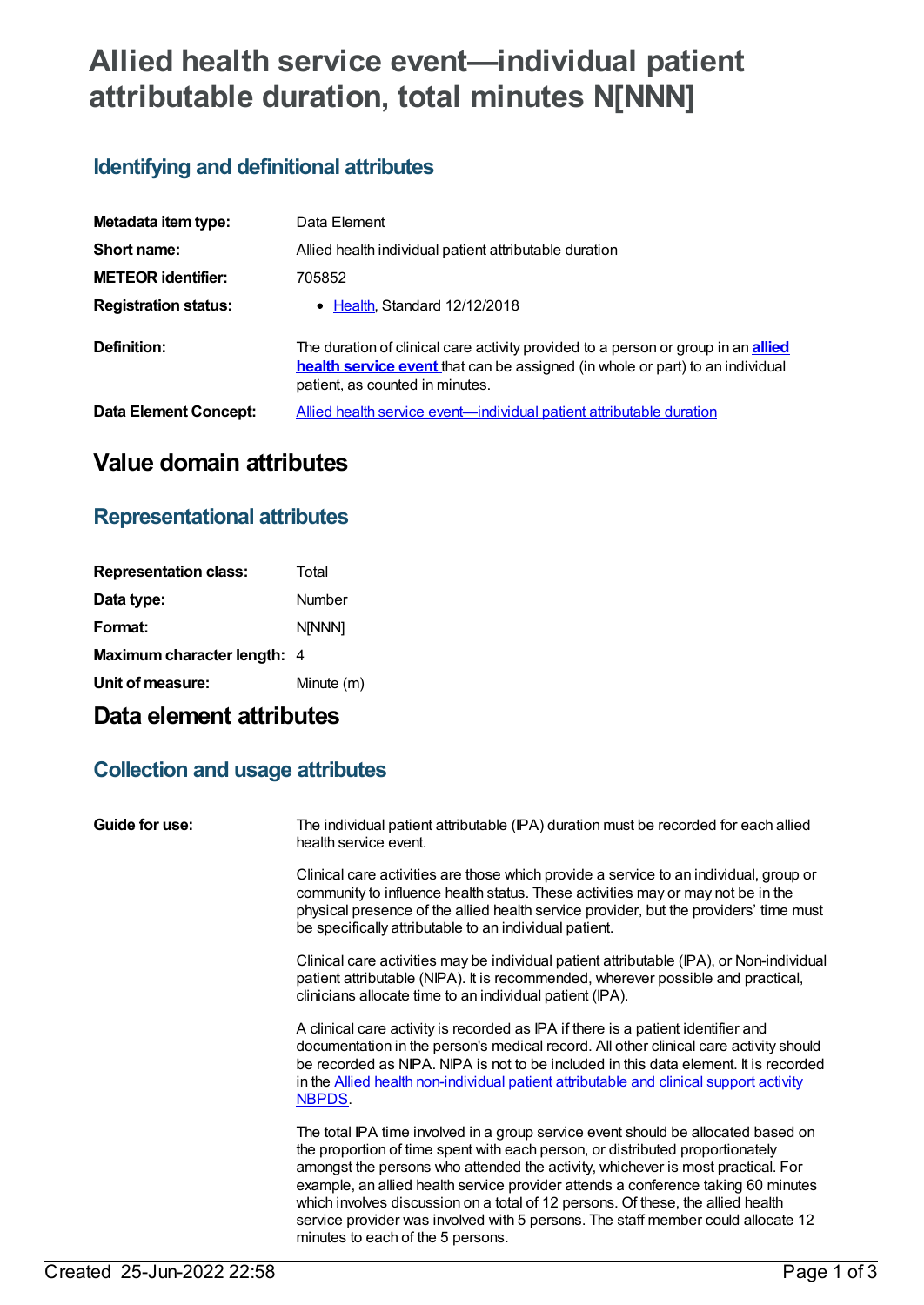Examples of IPA activities include:

- Face to face intervention/therapy with the person or parent/carer on behalf of the person
- Video telehealth intervention/therapy with person or parent/carer on behalf of the person
- Telephone therapy/intervention with person or parent/carer on behalf of the person
- An allied health service provider receives a phone call from a person asking about their home management program. The allied health service provider spends more than 10 minutes on the phone, providing education and modifying the home management plan
- A clinical senior oversees a clinician treating a person in an informal one to one staff supervision setting
- Treating bereaved relatives of a person with a known identification number
- A young person's carer is educated about a home therapy program
- Preparation of a handout or other product for a person/s with a known identification number
- Clinical record keeping/documentation for a person or group
- Persons who do not attend an appointment. Any activity related to a person who did not keep an appointment such as time spent waiting for person to arrive, rescheduling an appointment, preparation, documentation in record
- Evaluation and review of programs. Review of the processes in a current intervention e.g. a group session in order to plan the processes for the next session. The time should be assigned against the Unit Record Numbers (URN) of the persons in the group.
- Preparation time for a therapy session with the person
- Discussion about how to manage a particular person
- Reviewing current literature regarding a complex person being treated
- Case meetings, case consultations and ward rounds where a person was discussed for a minimum of 10 minutes
- Phone calls, correspondence, emails or other forms of communication to organise intervention/therapy
- Making clinical appointments/arrangements for delivery of care for an individual or group
- Triaging a referral if this process takes more than 10 minutes

#### **Group**

- Delivery of a group therapy programme where the person's patient identifier is known and documentation is recorded in a patient's medical record.
- Preparation that takes place before a group session to prepare the room or time taken after the session to tidy the room should be classified as IPA if regarding an IPA group.

Travel related to any of the above, for example travel to or from the location at which the service is provided is also included.

**Comments:** IPA classified activity is associated with all patient, episode and service event activity listed in the Allied health admitted patient care NBPDS, Allied health nonadmitted patient emergency department care NBPDS and Allied health nonadmitted patient care NBPDS.